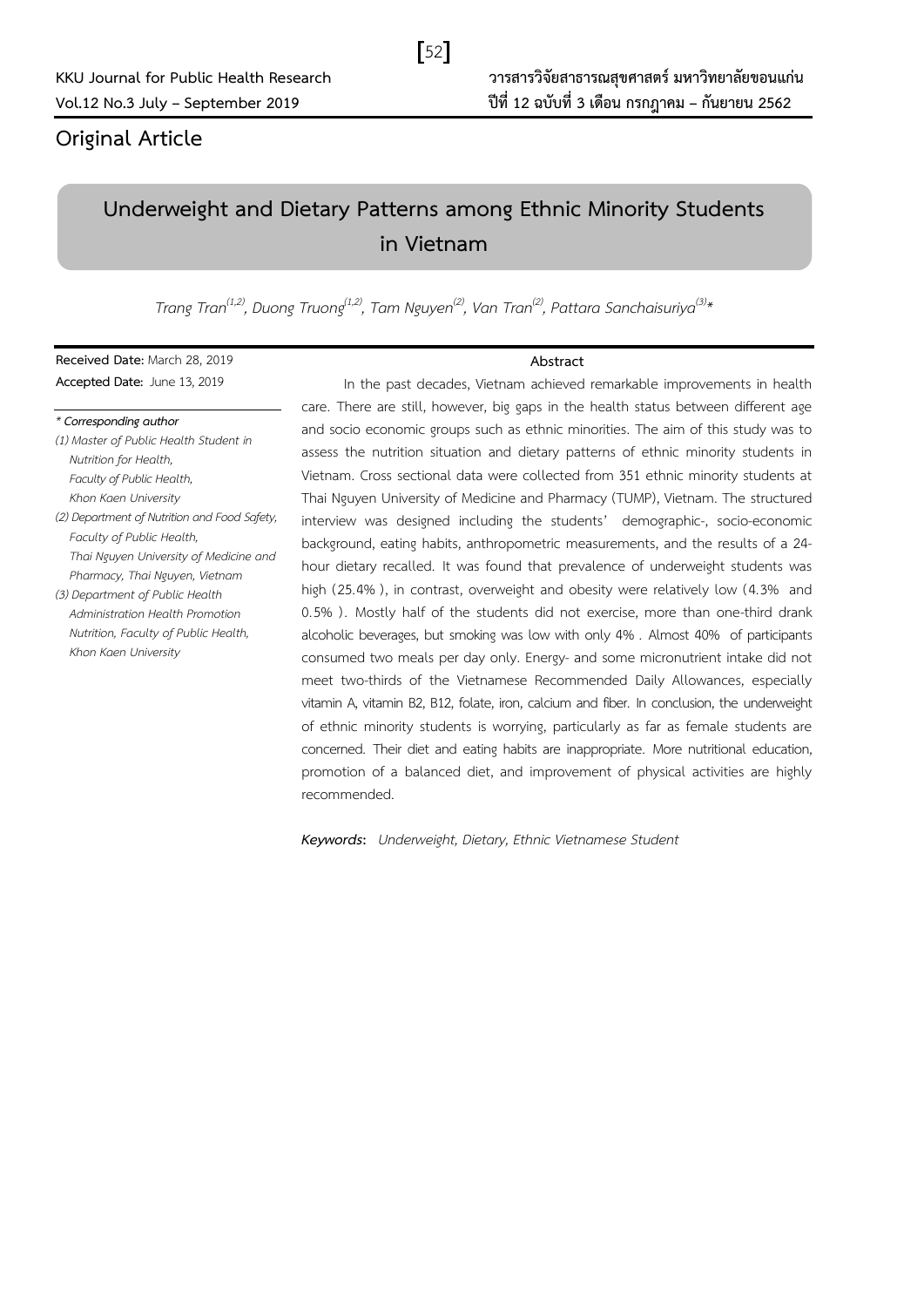# $[53]$

# **นิพนธ์ต้นฉบับ**

# **ภาวะน ้าหนักน้อยและรูปแบบอาหารในนักศึกษาชนกลุ่มน้อยชาติพันธุ์ ในประเทศเวียดนาม**

Trang Tran $^{(1,2)}$ , Duong Truong $^{(2)}$ , Tam Nguyen $^{(2)}$ , Van Tran $^{(2)}$ , ภัทระ แสนไชยสุริยา $^{(3)}{}^{\star}$ 

**วันที่ได้รับต้นฉบับ:** 28 มีนาคม 2562 **วันที่ตอบรับการตีพิมพ์**: 13 มิถุนายน 2562

### **บทคัดย่อ**

### *\* ผู้รับผิดชอบบทความ*

*(1) นักศึกษาหลักสูตรสาธารณสุขศาสตร มหาบัณฑิต สาขาวิชาโภชนศาสตร์เพื่อสุขภาพ คณะสาธารณสุขศาสตร์ มหาวิทยาลัยขอนแก่น*

*(2) Department of Nutrition and Food Safety, Faculty of Public Health, Thai Nguyen University of Medicine and Pharmacy, Thai Nguyen, Vietnam*

*(3) สาขาวิชาการบริหารสาธารณสุข การส่งเสริม สุขภาพ โภชนากร คณะสาธารณสุขศาสตร์ มหาวิทยาลัยขอนแก่น*

ในทศวรรษที่ผ่านมา ประเทศเวียดนามประสบความสำเร็จอย่างมากในการดูแลสุขภาพ อย่างไรก็ตาม ยังคงมีช่องว่างของสถานะสุขภาพที่แตกต่างกันระหว่างช่วงอายุ สถานภาพทาง เศรษฐกิจสังคม ตัวอย่างเช่น กลุ่มชาติพันธุ์ที่เป็นชนกลุ่มน้อย การวิจัยครั้งนี้มีวัตถุประสงค์เพื่อ ประเมินภาวะโภชนาการและรูปแบบการบริโภคอาหารของนักศึกษาชนกลุ่มน้อยในประเทศ เวียดนาม เก็บรวบรวมข้อมูลแบบภาคตัดขวางในนักศึกษากลุ่มชาติพันธุ์จำนวน 351 คน ที่ มหาวิทยาลัยแพทย์และเภสัชศาสตร์ไทยเหงียน ประเทศเวียดนาม โดยใช้แบบสัมภาษณ์เชิง โครงสร้างประกอบด้วยข้อมูลประชากร เศรษฐกิจสังคม พฤติกรรมการบริโภคการ การวัดสัดส่วน ร่างกาย และการบริโภคอาหาร 24 ชั่วโมงย้อนหลัง ผลการวิจัยพบว่า ความชุกของนักศึกษาที่มี ้น้ำหนักต่ำกว่าเกณฑ์ค่อนข้างสูง (ร้อยละ 25.4) ในทางตรงกันข้าม นักศึกษาน้ำหนักตัวเกินและ ้อ้วนค่อนข้างต่ำ (ร้อยละ 4.3 และร้อยละ 0.5 ตามลำดับ) เกือบครึ่งหนึ่งของนักศึกษาไม่ได้ออก ก าลังกาย มากกว่าหนึ่งในสามของนักศึกษาดื่มเครื่องดื่มแอลกอฮอล์ แต่มีการสูบบุหรี่อยู่ในระดับ ้ต่ำ (ร้อยละ 4) เกือบร้อยละ 40 ของนักศึกษาที่เข้าร่วมรับประทานอาหารมื้อหลักเพียงสองมื้อต่อ วัน การได้รับพลังงาน และสารอาหารบางชนิดไม่เป็นไปตามข้อกำหนดการบริโภคอาหารของ ประเทศเวียดนามโดยเฉพาะอย่างยิ่งวิตามินเอ วิตามินบี12 โฟเลต เหล็ก แคลเซียม และเส้นใย ้สรุปได้ว่า ภาวะน้ำหนักน้อยในนักศึกษาชนกลุ่มน้อยในเวียดนามเป็นเรื่องน่าเป็นห่วงโดยเฉพาะใน เพศหญิง ทั้งนี้ นักศึกษามีพฤติกรรมการรับประทานอาหารและพฤติกรรมการกินที่ไม่เหมาะสม จึง ควรให้ความรู้เพื่อส่งเสริมการรับประทานอาหารและการออกกำลังกายที่สมดุล

*ค าส าคัญ: ภาวะน ้าหนักน้อย, นักศึกษา, ชนกลุ่มน้อยชาติพันธุ์ ประเทศเวียดนาม*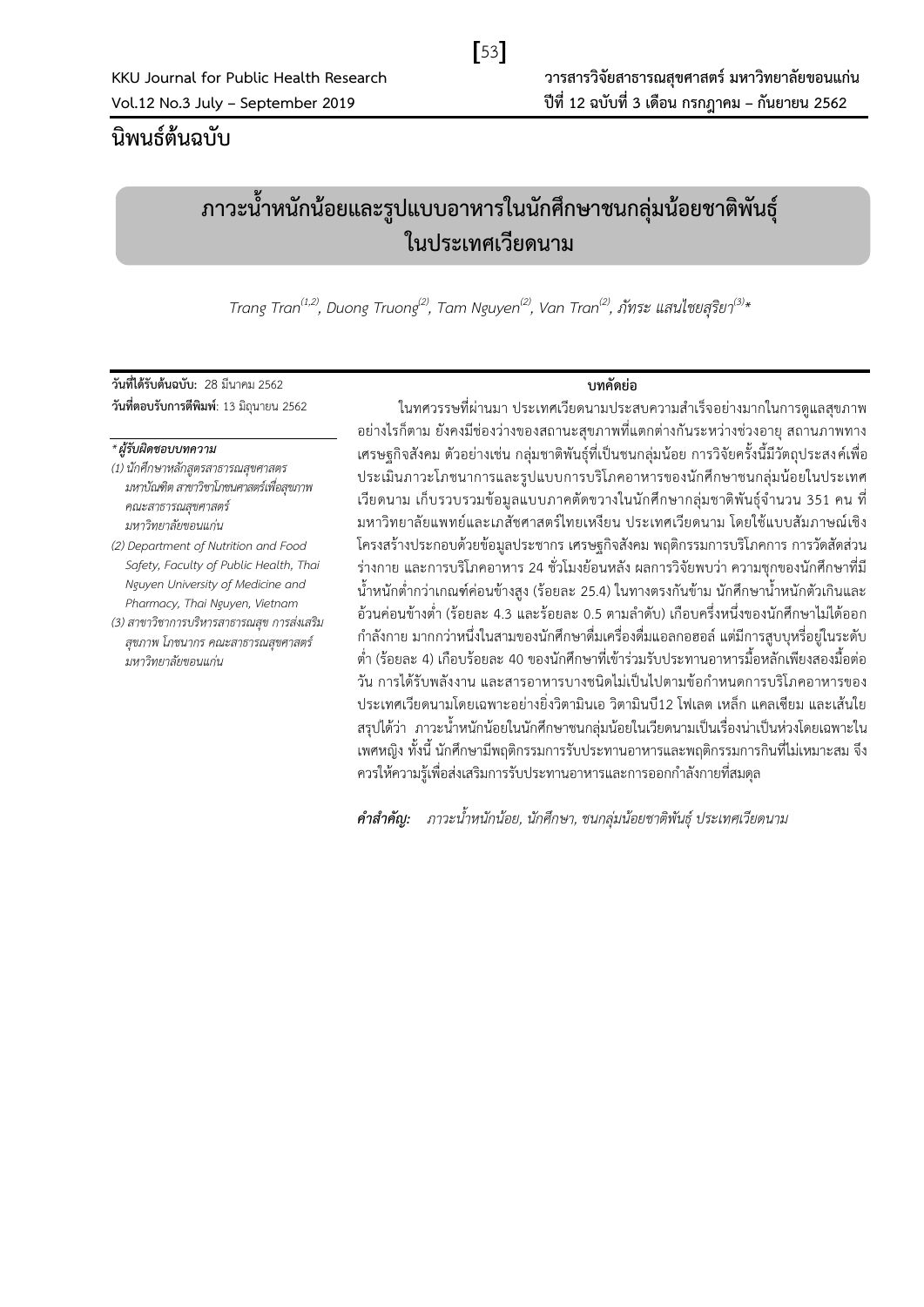### **Introduction**

Student undergraduates, as young adults are valuable intellectual human resource for the future, especially for a developing country. When students enter the university their life changes considerably, including relationships and eating habits and adjustment to the new academic environment which differs from staying within the family and being more or less supervised by parents and other family members (Irazusta et al., 2007; Laska et al., 2009). They now have to structure their daily life by themselves and have to look into how to spend their daily allowances. Living arrangement alter their food consumption patterns in terms of times of food intake and the selection of nutrient composition. Based on substantial evidence surrounding eating habits in young population, especially university students, the food consumption patterns and nutrients intake appear to be objectionable, in that, among other pitfalls, they tend to skip meals frequently (Yildiz et al., 2011; Chhaya et al., 2012; Sun et al., 2013; Hakim et al., 2012), eat a limited variety of food (Brunt, Rhee, & Zhong, 2008; Desouky et al., 2014), habitually select unhealthy foods (Brunt, Rhee, & Zhong, 2008; El Ansari, Stock, & Mikolajczyk, 2012) and adopt unhealthy eating practices (Mokhtari, Jamaluddin, & Saad, 2015; Gunes et al., 2012). If these problems go on uncorrected, the nutritional status, and their health are significantly affected, together with diminished ability to acquire innovative ideas (Papadaki et al., 2007; Alakaam et al., 2015).

Vietnam is a middle-income country, with 54 ethnic groups. Of which the Kinh ethnic group is the largest one and accounts for the majority. Most of the ethnic minorities reside in mountainous areas, covering three-fourths of the country' s territory. Each ethnic group has its own cultural identity and consumption behaviors. Cultural

 $\sqrt{54}$ 

determinants may positively or negatively affect the care for health in particular the health of mothers and children. (Dang, 2012; Ba, Hanh, & Cuong, 2002; Hoa, 2009). Nutritional studies including a number of Vietnamese minority groups indicated that high underweight rates abides compared to the rest of the country. Furthermore,

malnutrition is distributed unevenly in that. The populations living in the northern and mountainous areas have higher levels of malnutrition than other regions. Prevalence of malnutrition in rural communities is greater than urban areas, and malnutrition in ethnic minorities is higher than for the rest of the population (Tuan, Tuong, & Popkin, 2008; National Institute of Nutrition, Ministry of Health, 2012). A National Nutrition Survey showed that malnutrition of children was highest in the mountains, i.e., 35.2% in central highlands, 33.7% in northern midland and mountain areas, 3 1 .4 % in the north central area and central coastal zone (Tuan, Tuong, & Popkin, 2008). A recent study conducted among adults in a northern mountain area likewise found a high percentage of the chronic energy deficiency (CED) of 31.7% (Nguyen et al., 2014). Another study in the south of Vietnam also resulted in a similar high prevalence of 3 5 % (Hanh et al., 2001). On the other hand, the proportion of overweight and obesity has dramatically increased in both children and adults. The rate of

overweight for children under 5 year-old and adolescents accounted for 5 .6% and 17 .8% , respectively (National Institute of Nutrition, Ministry of Health, 2012; Do et al., 2015). Between 2002 and 2012, the percentage of overweight and obesity increased among adults, ranging from 5.2% to 2 0 % (Tuan, Tuong, & Popkin, 2008; National Institute of Nutrition, Ministry of Health, 2012; Hanh et al., 2001; Laillou et al., 2012; Ly et al., 2013).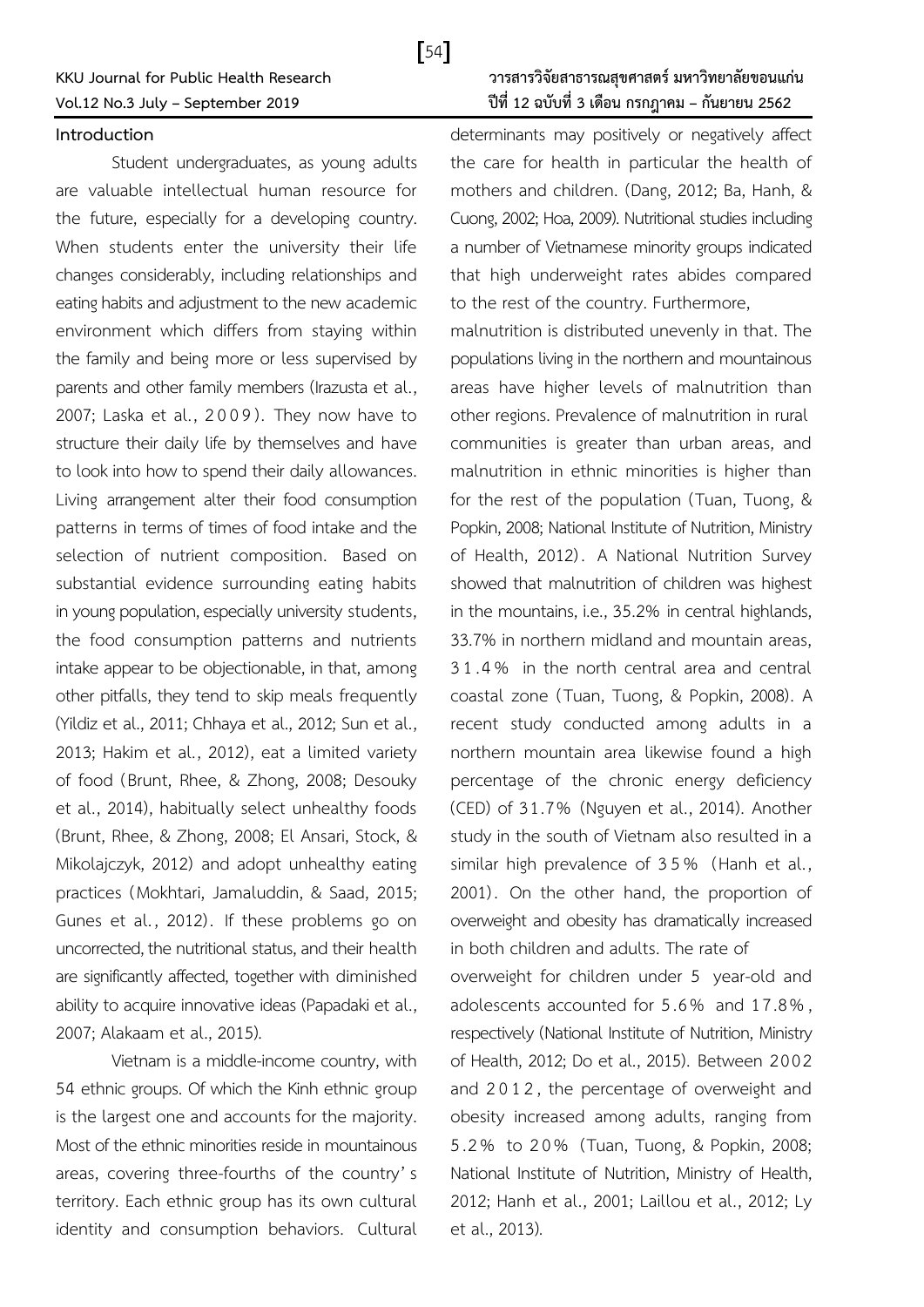However, to date, limited studies have determined nutritional status among university students in Vietnam, especially medical students as well as separate groups of ethnic minorities. Hence, the better understanding of nutritional status among ethnic minority students and dietary patterns are required. Therefore, this study was conducted with the aim to evaluate the nutrition situation and dietary patterns of students originated from ethnic minorities in Vietnam. This study is believed to be the first survey in the nutritional status of ethnic minority students in the northern mountainous area in Vietnam.

### **Methodology**

### **Participants**

This cross-sectional survey included participants who were full-time of 351 students with ethnic minority at TUMP, age range 17-29 years old were selected by a systematic random sampling. They obviously, did not suffer from chronic illness or physical abnormalities. They all participated voluntarily and signed the required consent form according to the regulations of the ethic committee of Khon Kaen University.

### **Data collection and analysis**

A semi-structured pre-designed questionnaire was used for directly interviewing students to gather information about their socio-economic background, dietary intake, and anthropometric data as given below. The questionnaire was prepared in English by the researcher, and after that translated into Vietnamese language for data collection. The structured questionnaire was standardized by pre-testing it. The first part was dedicated to the participant's socio-demographic characteristics. The questions assessed gender, birth date, the year of the medical course in which student was enrolled, ethnicity, living arrangements, and health

## **KKU Journal for Public Health Research วารสารวิจัยสาธารณสุขศาสตร์มหาวิทยาลัยขอนแก่น Vol.12 No.3 July – September 2019 ปีที่ 12 ฉบับที่ 3 เดือน กรกฎาคม – กันยายน 2562**

status. The second section included information about eating habits. A 24-hour dietary recall was added as a third part. The survey questionnaire was pre-tested with approximately thirty students to determine readability, clarity, suitability and time necessary to complete the questionnaire.

Based on the recommended nutritional requirements by age, the age range was divided into two groups: 17 to <20 years old and  $\geq$ 20 years old.

### **Anthropometric measurements**

Weight of students were assessed by a TANITA digital scale made in Japan (Tanita body fat monitor, BC 571, Tanita Corporation, Japan) with precision of 0.1 kg. Height was measured by Microtoise Ruler made in France with precision of 0.1 cm. BMI was calculated using the ratio of weight in kilograms to height in meters squared, according to WHO (2000) to classify subjects' underweight, healthy weight, overweight, or obesity. Underweight or CED is defined as BMI under 18.5 kg per  $m^2$ . Adult overweight is defined as BMI at or above 25  $kg/m^2$  and obesity is defined as BMI equal or more than 30 kg/m<sup>2</sup> .

### **Assessment of dietary data**

Before conducting the survey, investigators distributed questionnaires and trained the manner of survey in a 24-hour dietary recall method. The questionnaire was developed and validated by Khon Kaen University, Thailand (Sinaga, Chakma, & Herkutanto, 1995).

The information about the dietary recall collected the number of meals per day, and the food items that were eaten the day before, including beverages. Item, food amount consumed by students was written clearly.

However, meals consumed at a special occasion such as funerals, weddings, festivals were not investigated. Students' meals every day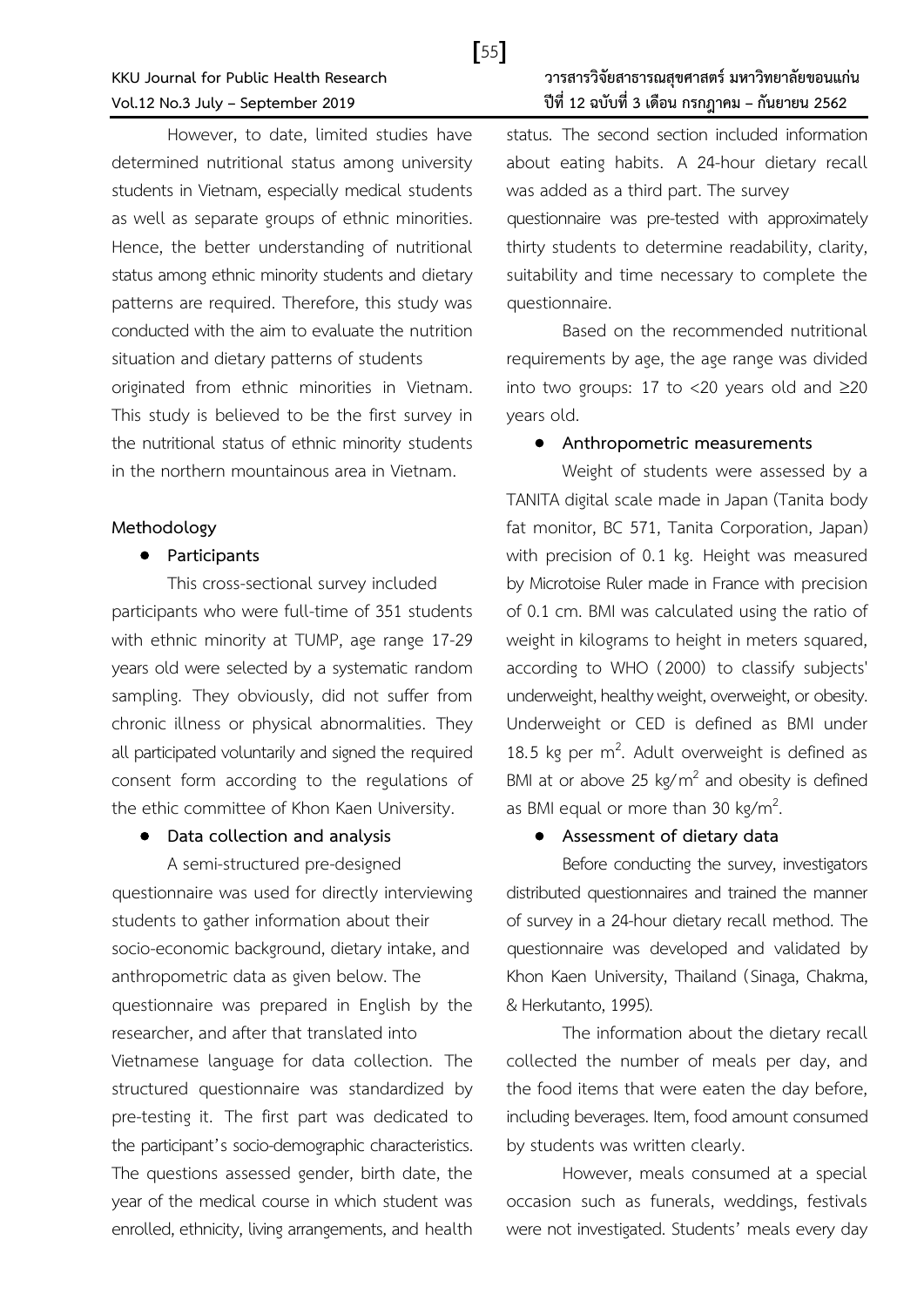were divided into six different meals to help students to recall what they had eaten and to avoid omission of sub-meals. During the interview additional information, if necessary, were always asked to check the accuracy of the information.

1) Breakfast (meal 1): from the moment of waking up to breakfast finished.

2) Morning snack (meal 2): after breakfast and before lunch.

3) Lunch (meal 3): main meal at midday.

4) Afternoon snack (meal 4): after lunch and before dinner.

5) Dinner (meal 5): the main meal in the evening.

6) Midnight snack (meal 6): after dinner and before waking up the next day

An "Album of the popular dishes" and a number of measuring instruments with different sizes including cups, bowls, spoons, etc. were used as supporting tools for recalling the dietary intake and in order to convert the amounts given by the students into ordinary units such as grams.

The 24-hour dietary recall was analyzed for energy, protein, fat, carbohydrate, vitamins, minerals, and dietary fiber intake based on the Vietnamese Food Composition Database (Ministry of Public Health, Vietnam, 2000). Energy and nutrients intake were compared with the Recommended Daily Allowances (RDA) for Vietnameses adult people to assess the dietary inake status of the participants (National Institute of Nutrition, Vietnam, 2016).

### **Data analysis**

Nutrients were analyzed using 24-hours Word Access 2003 software of the Vietnam Nutrition Institute. Statistical analysis was performed using Microsoft Office Excel 2013 (Microsoft, USA), STATA software version 12.0 (STATA Corp, TX, USA), and the level of significance was set at p<0.05. Descriptive characteristics of the study

population were presented in frequencies, percentages, means, standard deviations, medians and interquartile ranges.

### **Ethical consideration**

The research was submitted and approved by the Ethics Committee, Khon Kaen University (HE602137) and by the Ethics Council at TUMP before data collection. The study participants were informed about the purpose of the study and the research objectives and were asked for a written consent. Confidentiality of the information provided by the students was guarantee for research purposes.

### **Results**

[56]

Socio-demographic variables are given in Table 1. Among 351 subjects 35.6% were males and 64,6% females. Their age was evenly distributed from 17 to 29 years. Most of students were 20 years old or more (83% ). The majority of the participants (42.5%) originated from the Tay minority, followed by the Muong (18.2% ) and the Nung group (14.3%). More than three quarters of the students (80.3%) lived outside the campus.

The eating habit of ethnic minority students is displayed in Table 2. A considerably high proportion of students consumed only one (34.2%) or two (41.6%) meals a day. On weekdays 65.5% had breakfast, 51.3% during the weekend, while most of the students (96%) got lunch and dinner regularly. Males were more prone to skip breakfast than females. As far as the consumption of alcohol is concerned more than one in three of participants drank alcohol and beer. Females with an astonishing 20% also drank alcohol but this was three times lower than that of males. Only 4% of students smoked but the majority of smokers were males (10.4%) versus 0.4% for females.

The nutritional status of ethnic minority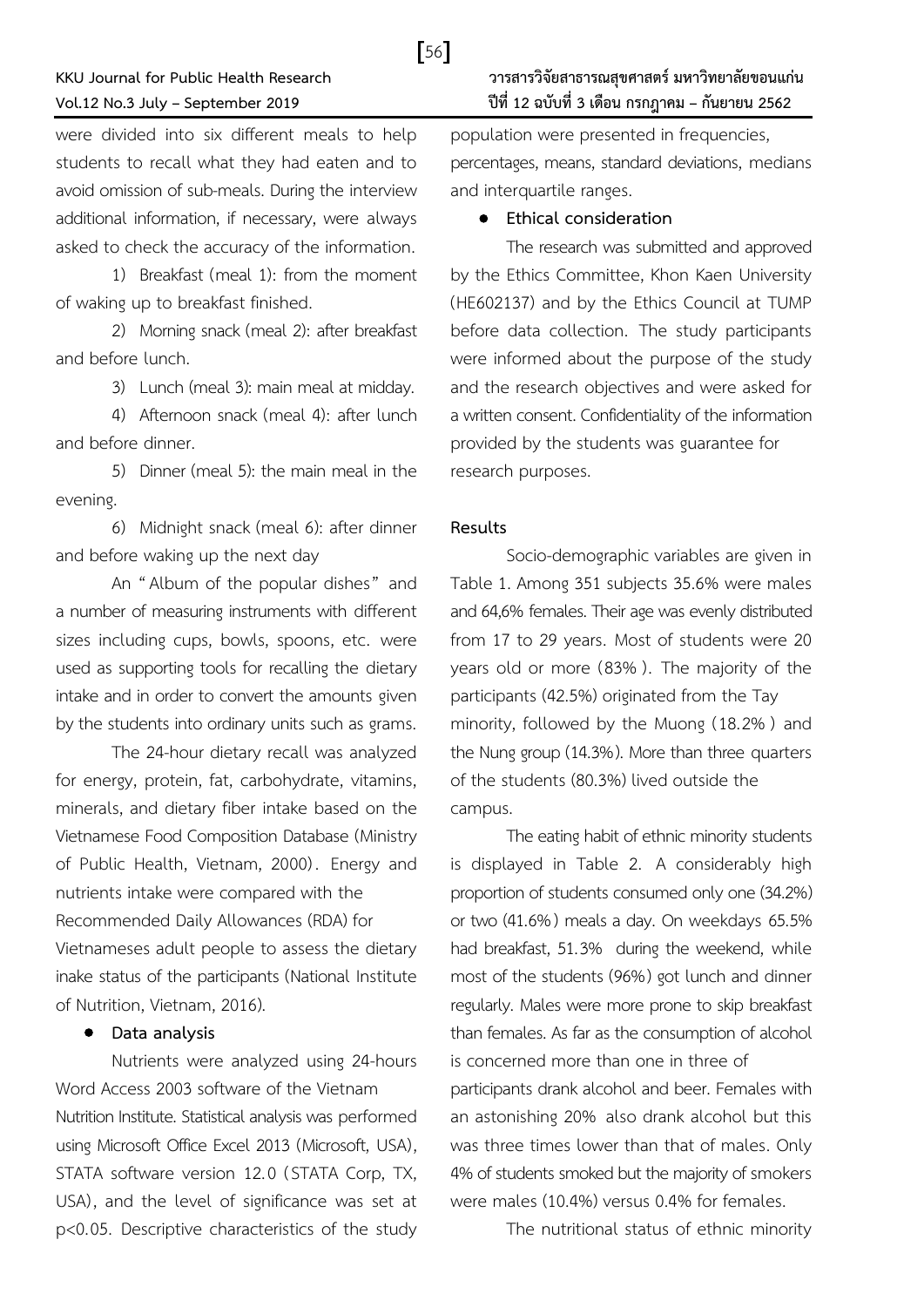students by gender. Regarding the BMI cut-off values recommended by WHO, the prevalence of underweight students accounted for about one in four of the 351 participants enrolled in the study. Only a small percentage of students were overweight and obese (4.3% and 0.5%,

respectively). Besides, while the proportion of underweight females tended to be higher than in males (by about 20%), the opposite was true for the figure of overweight males. As illustrated in Table 3.

Table 4 presents the nutrient intake data. The nutrient intake was adequate and more than that especially for protein and lipids, as compared to the Vietnamese Recommended Daily Allowances by gender and age. Daily energy intake of males and females did not meet 100% the energy of Vietnamese RDA. Carbohydrate intake in both sexes averaged below 70% of RDA. Some minerals were not sufficient for requirements including iron, calcium, and folate. In addition, the average folate, iron and vitamin A

consumption of females was lower than of males, the reverse was true for vitamin C. The amount of fiber and vitamin D consumed daily was too low as compared to RDA, ranging from 10 to 20% of the RDA for fiber and less than 1% for vitamin D.

### **Discussions**

The results of this study showed that the proportion of underweight among young adults was relatively high (25.4%), in particularly female students. Two thirds of respondents (69.8%) had a healthy weight, nearly five percent of students were overweight, and only 0 .5 % of the entire samples were obese (Table 3).

Generally, the prevalence of CED in this study population was higher than that of the results from the national study in 2010 which reported that 17.2% of Vietnamese adults nationwide aged

## **KKU Journal for Public Health Research วารสารวิจัยสาธารณสุขศาสตร์มหาวิทยาลัยขอนแก่น Vol.12 No.3 July – September 2019 ปีที่ 12 ฉบับที่ 3 เดือน กรกฎาคม – กันยายน 2562**

over 19 years old were underweight. In addition, the overweight rate in this study group was equivalent to the figure of adults over 20 years old (National Institute of Nutrition, Ministry of Health, 2012). This rate of underweight students was also in agreement with recent studies on university students in the Asia region (Pengpid & Peltzer, 2015; Ren et al., 2014; Huda & Ahmad, 2010). However, it was significantly lower than that of the previous study done in Vietnam which reported that 45.3% of respondents were underweight and at the same time lower than the CED rate of Pakistan students by around 16% (Ko et al., 2015; Memon et al., 2012). On the other hand, the prevalence of overweight in this study was relatively low, even negligible with the prevalence of obesity. Besides, the rate of underweight ethnic minority students in our study (2 5 .4% ) tended to be higher when compared with that of Kinh population in the National Nutrition Survey (17.6%) (National Institute of Nutrition, Ministry of Health, 2012). Findings from a previous study in the northern mountain of Vietnam also reported that the prevalence of underweight among ethnic minorities (2 1 % ) was higher than that of the Kinh (19.9%) but the difference was not significant (Linh & Liêm, 2013). By contrast, the percentage of overweight among non-Kinh ethnics in our survey (4.3%) was lower than the rate of the Kinh people in the national study (5.9%) (National Institute of Nutrition, Ministry of Health, 2012). This shows that ethnic minorities is still a vulnerable population and more interventions should be implemented for this ethnic minority population.

Concerning eating habits, the number of students consuming only two meals per day was relatively high (Table 2). 34.2% of students reported eating two meals on weekdays, whereas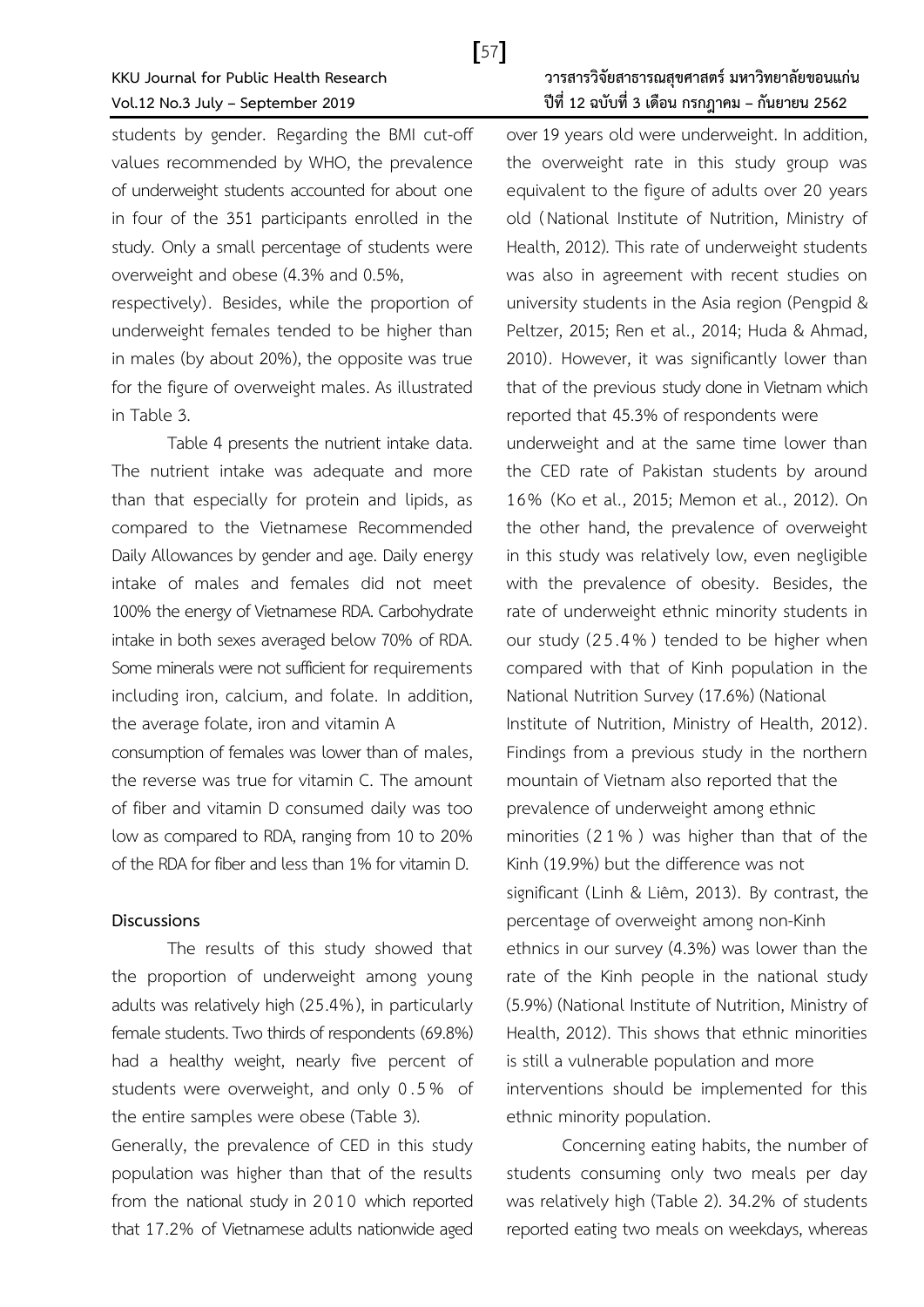on weekends, this percentage was higher, i.e., at 4 1 .6% . A very small proportion (1 .4% ) of students ate only one meal at weekends; however, the figure was not reported on weekdays. When evaluating the details of each meal, lunch and dinner consumption were estimated at almost the absolute rate; in contrast, skipping of breakfast on weekdays and weekends was common. In particular, the proportion of meal omission on weekends was higher than that on weekdays, mainly breakfast missing, and skipping breakfast tended to occur more frequently for men than women (p<0.05). Our data are

comparable with previous studies which noted that a considerable number of young adults regularly skip breakfast (Sun et al., 2013; Hakim et al., 2012). Our research results also show that having regular breakfast (30.5%) was higher than that in the USA (2 3 .8% ) (Thiagarajah & Torabi, 2009); however, it was lower than that in

Malaysia (41.5%) (Hakim et al., 2012). As found in some other studies of other age groups, the highest significant belonged to breakfast skipping when compared to lunch missing and dinner omission (Lee, Templeton, & Wang, 1996; Savige et al., 2007). The prevalence of irregular breakfast and lunch consumption were higher on weekends than on weekdays. It is difficult to identify the reasons for these differences. It might be due to changes in daily patterns such as students' not attending class on the weekend, students' not having to get up early, having longer time in bed and sleeping time to compensate for insomnia during the week (Buboltz, Brown, & Soper, 2001). Therefore, the weekend breakfast tended to occur later in the morning, leading to lunch or breakfast skipping to incorporate with lunch. In addition, there are a number of reasons why breakfast omitting is common among students, including lack of hunger in the morning,

inadequate time to eat, lack of appetite or oversleeping (Thiagarajah & Torabi, 2009).

Fewer women tend to consume less alcohol and beer than men (p<0.001). However, up to two-thirds of men in this study drank alcohol and beer, and more strikingly, approximately 20% of women consumed alcohol as well. Nearly thirty-five percent of those investigated drank alcoholic beverages, which coincides with similar proportions of 32 .9% to 40% in other studies among the same population (Brunt, Rhee, & Zhong, 2008; D'Alessio, Baiocco, & Laghi, 2006). However, our data was significantly lower than that of alcohol use among Singaporean undergraduate students by around 25% (Isralowitz & Hong, 1988). Another research study in Vietnamese medical students also presented a high rate of alcohol users, i.e. 65.5%; simultaneously, there were the greater percentages of drinker males than that of the rest, at 84.8% and 47.3%, respectively (Pham et al., 2010).

A nutritionally adequate diet should meet both macronutrient and micronutrient requirements. This study found that this is not the case for those being investigated (Table 4). The daily energy intake by each gender group was less than eighty percent of Vietnamese Recommended Daily Allowances. This should link to relatively high proportion of underweight in particularly female students. The average energy level of students in our study was below the average of Vietnamese women of reproductive age (2 19 6 kcal/ day) as well as the national average (1925.4 kcal/day) (National Institute of Nutrition, Ministry of Health, 2012; Nguyen et al., 2013). Our results showed adequate mean intakes for protein, lipid; whilst the rest of the other entire nutrients showed deficient intakes for the adults when compared to Vietnamese RDA. In some cases, the high intake was equally common in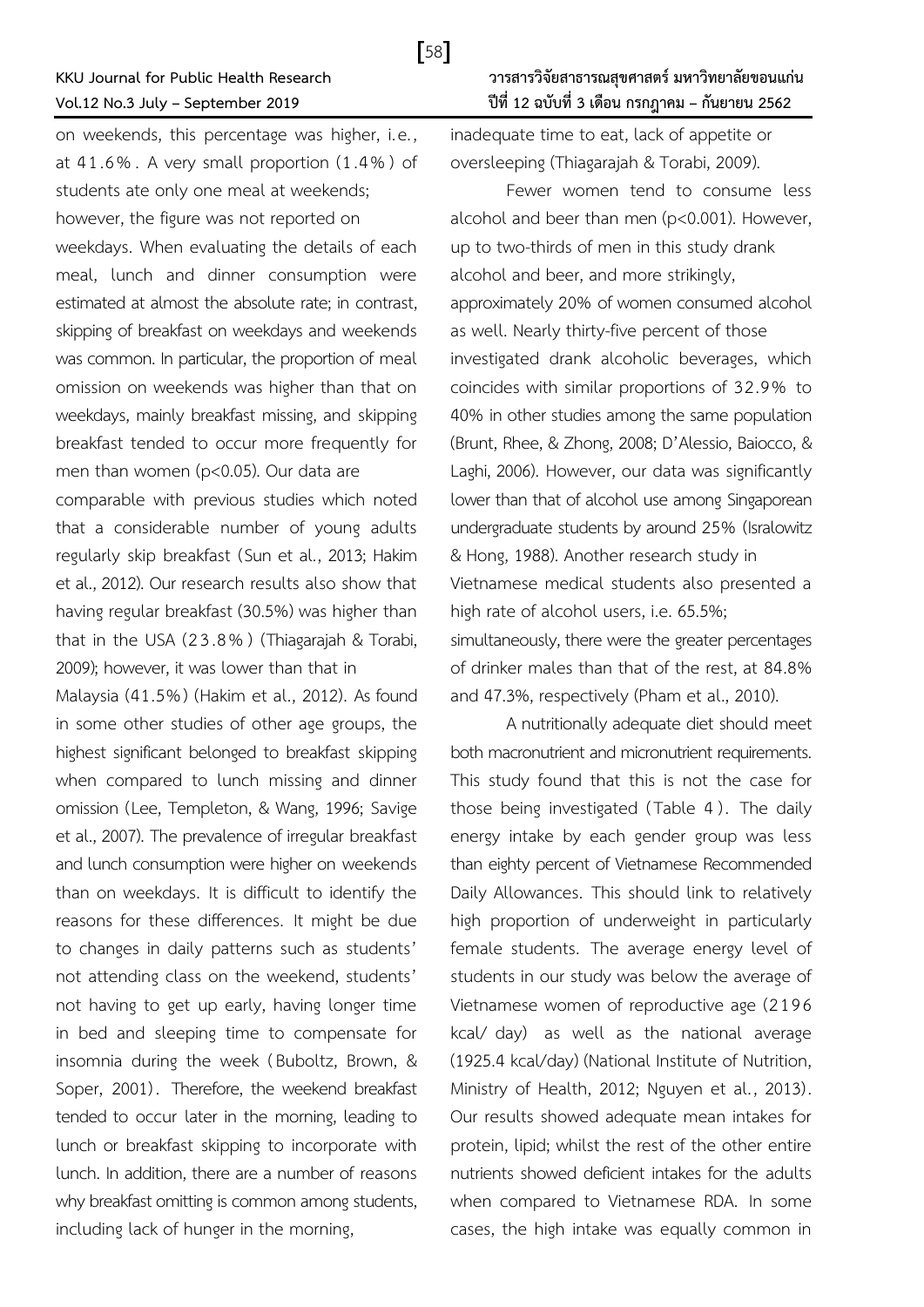males and females; however, in the case of several nutrients, we found an increased intake level more often in men. The levels of calcium and vitamin D intakes in both genders were significantly below the adequacy level. These findings were consistent with a study conducted by researchers at the French National Research Institute for Sustainable Development and Nutrition Institute of Hanoi amongst women and children. Their investigation illustrated that the women and children in the sample consumed only 1% of the RDA of vitamin D and just over 40% of the RDA of calcium. This national study also showed that approximately 57% of Vietnamese women had a vitamin D deficiency or insufficiency, with similar rates among children. Concerning calcium, 14% of women recorded a moderate insufficiency, and nearly all participants in the study, children in particular, suffered from slight calcium insufficiency. Such high prevalence, comparable to some other countries in the sub-region, was seen in both urban and rural areas, across all ages, regardless of socio-economic status (Laillou et al., 2013). These deficiencies have consequences for bone development in young children and can cause rickets. In adults, they are factors in chronic diseases such as osteoporosis and cardiovascular diseases. The explanation for this phenomenon is the same as in Asian countries. Vietnamese people take radical measures to avoid any sun exposure, which helps to synthesize a large part of required vitamin D. On the other hand, surveys of food habits conducted in parallel to blood analyses showed that people had too little diversity in their diets, in particular low levels of fish oil. They consumed only 1 % of the daily allowance of vitamin D recommended by the WHO. A similar deficiency relates to calcium. The study showed that the quantity consumed was less than half of the daily requirement (Laillou et al., 2013).

## **KKU Journal for Public Health Research วารสารวิจัยสาธารณสุขศาสตร์มหาวิทยาลัยขอนแก่น Vol.12 No.3 July – September 2019 ปีที่ 12 ฉบับที่ 3 เดือน กรกฎาคม – กันยายน 2562**

Besides, in our findings, most of the students, female students in particular, presented an inadequate folate, vitamin A, and iron intake. One important reason for this phenomenon could be poor dietary pattern. In Vietnam, similar to most South East Asian countries, rice, vegetables, and legumes are the main food in the meal. The best source of minerals (such as zinc, folate, iron) is seen in a variety of animal foods which have increased over the years; however, it still contributes only a small part to total daily food intake (Nguyen et al., 2014; Pasricha et al., 2008; Ta et al., 2003).

In order to encourage students having breakfast and a nutritionally adequate diet, activities promoting health outside the classroom should be carried out regularly and extensively, the cafeteria should provide a variety of healthy dishes and eliminate marketing of unhealthy foods. Ensuring healthy foods should be available at breakfast or meals time. Besides, nutrition clubs in students should be established. By learning, relaxing and sharing together, these clubs might help students develop awareness and make students active participants in the process of changing their behavior.

### **Conclusions**

Underweight status in ethnic minority students is still high, particularly among females. Based on the results, it seems that food patterns of the students are fine in terms of quality; but in terms of quantity, they eat less than stipulated by the Vietnamese RDA. Therefore, more nutrition education, focusing on selective nutrient sources and the benefits of healthy eating habit should be provided to ensure good health in their adult life. Further research should focus on in-depth interviews on knowledge, attitudes and nutritional practices of students.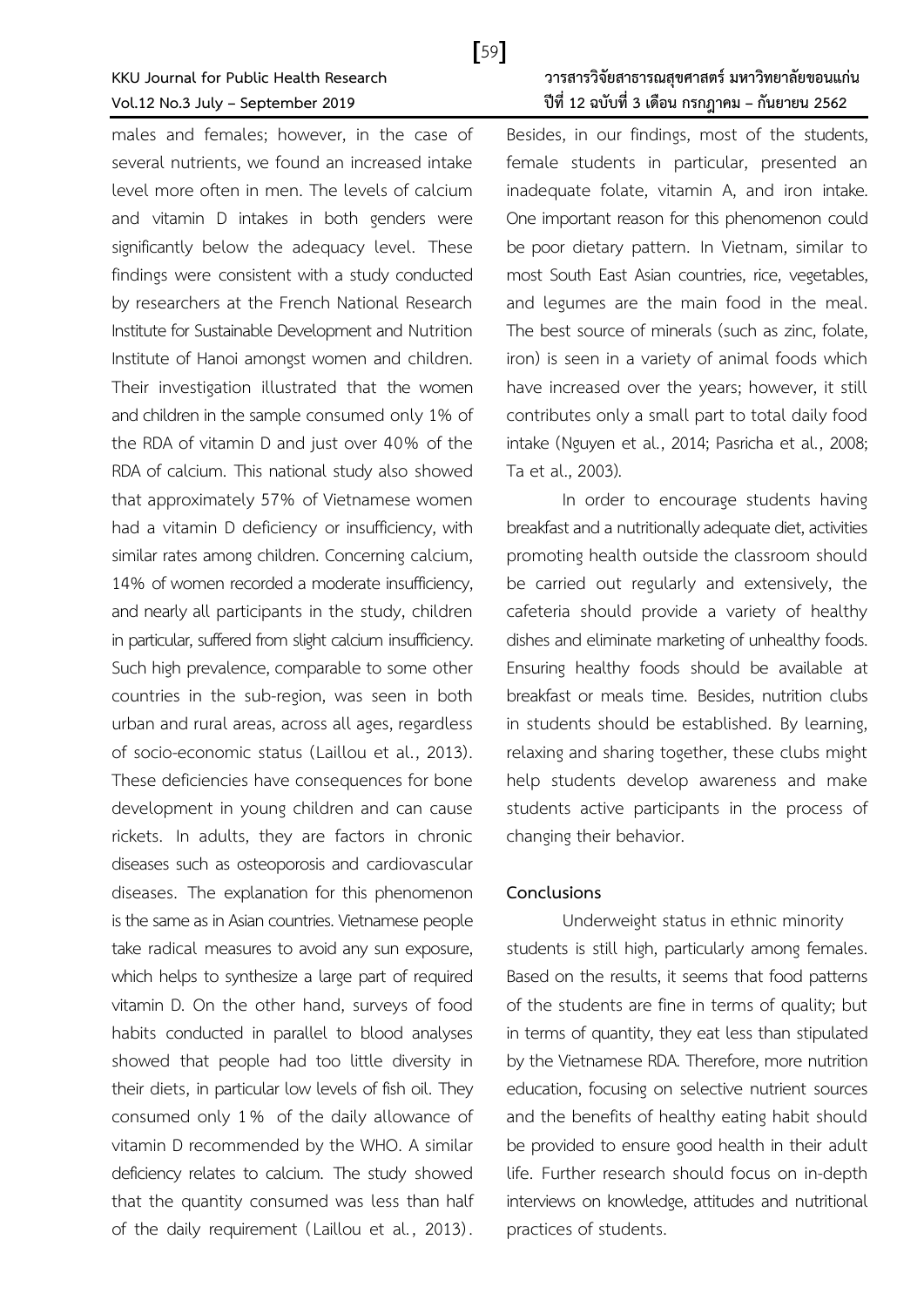### **References**

Alakaam, A. A., Castellanos, D. C., Bodzio, J., & Harrison, L. (2015). The Factors That Influence Dietary Habits among International Students in the United States. **Journal of International Students, 5**(2), 104–120.

[60]

- Ba, H. T., Hanh, D. B., & Cuong, B. T. (2002). **Indigenous People/Ethnic Minorities and Poverty Reduction: Viet Nam.** Philippines: Asian Development Bank.
- Brunt, A., Rhee, Y., & Zhong, L. (2008). Differences in dietary patterns among college students according to body mass index. **Journal of American College Health, 56**(6), 629–634.
- Buboltz, W. C., Brown, F., & Soper, B. (2001). Sleep habits and patterns of college students: a preliminary study. **Journal of American college health: J of ACH**, **50**(3), 131–135.
- Chhaya, S., & Jadav, P. (2012). Dietary and lifestyle pattern in relation to overweight and obesity among the medical and nursing students. **Indian Journal of Research and Reports in Medical Sciences, 2**(3), 9–12.
- D'Alessio, M., Baiocco, R., & Laghi, F. (2006). The problem of binge drinking among Italian university students: A preliminary investigation. **Addictive Behaviors**, **31**(12), 2328–2333.
- Dalia, S. D., Mohamed, S. O., Dalal, M. N., Jaweed, J., & Nighat, M. T.-K. (2014). Risk factors of non-communicable diseases among female university students of the Health Colleges of Taif University. **International Journal of Medicine and Medical Sciences, 6**(3), 97–107.
- Dang, H. A. (2012). **Vietnam: A Widening Poverty Gap for Ethnic Minorities.** Rochester, NY: Social Science Research Network.
- Do, L. M., Tran, T. K., Eriksson, B., Petzold, M., Nguyen, C. T. K., & Ascher, H. (2015). Preschool overweight and obesity in urban and rural Vietnam: differences in prevalence and associated factors. **Global Health Action, 8**, 28615.
- El Ansari, W., Stock, C., & Mikolajczyk, R. T. (2012). Relationships between food consumption and living arrangements among university students in four European countries: A cross-sectional study. **Nutrition Journal, 11**, 28.
- Gunes, F. E., Bekiroglu, N., Imeryuz, N., & Agirbasli, M. (2012). Relation between eating habits and a high body mass index among freshman students: a cross-sectional study. **Journal of the American College of Nutrition, 31**(3), 167–174.
- Hakim, N. H. A., Muniandy, N. D., & Danish, A. (2012). Nutritional Status and Eating Practices among University Students in Selected Universities in Selangor, Malaysia. **Asian Journal of Clinical Nutrition, 4**(3), 77–87.
- Hanh T. T. M., Komatsu, T., Hung, N. T., Chuyen, V. N., Yoshimura, Y., Tien, P. G., et al. (2001). Nutritional status of middle-aged Vietnamese in Ho Chi Minh City. **Journal of the American College of Nutrition, 20**(6), 616– 622.
- Hoa, N. D. (2009). **The 2009 Vietnam Population and Housing census: Completed results**. Vietnam: General Statistical Office.
- Huda, N., & Ruzita Ahmad. (2010). Preliminary Survey on Nutritional Status among University Students at Malaysia. **Pakistan Journal of Nutrition**, **9**(2), 125–127.
- Irazusta, A., Hoyos, I., Irazusta, J., Ruiz, F., Díaz, E., & Gil, J. (2007). Increased cardiovascular risk associated with poor nutritional habits in first-year university students. **Nutrition Research, 27**(7), 387–394.
- Isralowitz, R., & Hong, O. T. (1988). Singapore: a study of university students' drinking behaviour. **British Journal of Addiction, 83**(11), 1321–1323.
- Ko, N., Tam, D. M., Viet, N. K., Scheib, P., Wirsching, M., & Zeeck, A. (2015). Disordered eating behaviors in university students in Hanoi, Vietnam. **Journal of Eating Disorders**, **3**, 18.
- Laillou, A., Pham, T. V., Tran, N. T., Le, H. T., Wieringa, F., Rohner, F., et al. (2012). Micronutrient deficits are still public health issues among women and young children in Vietnam. **PloS One, 7**(4), e34906.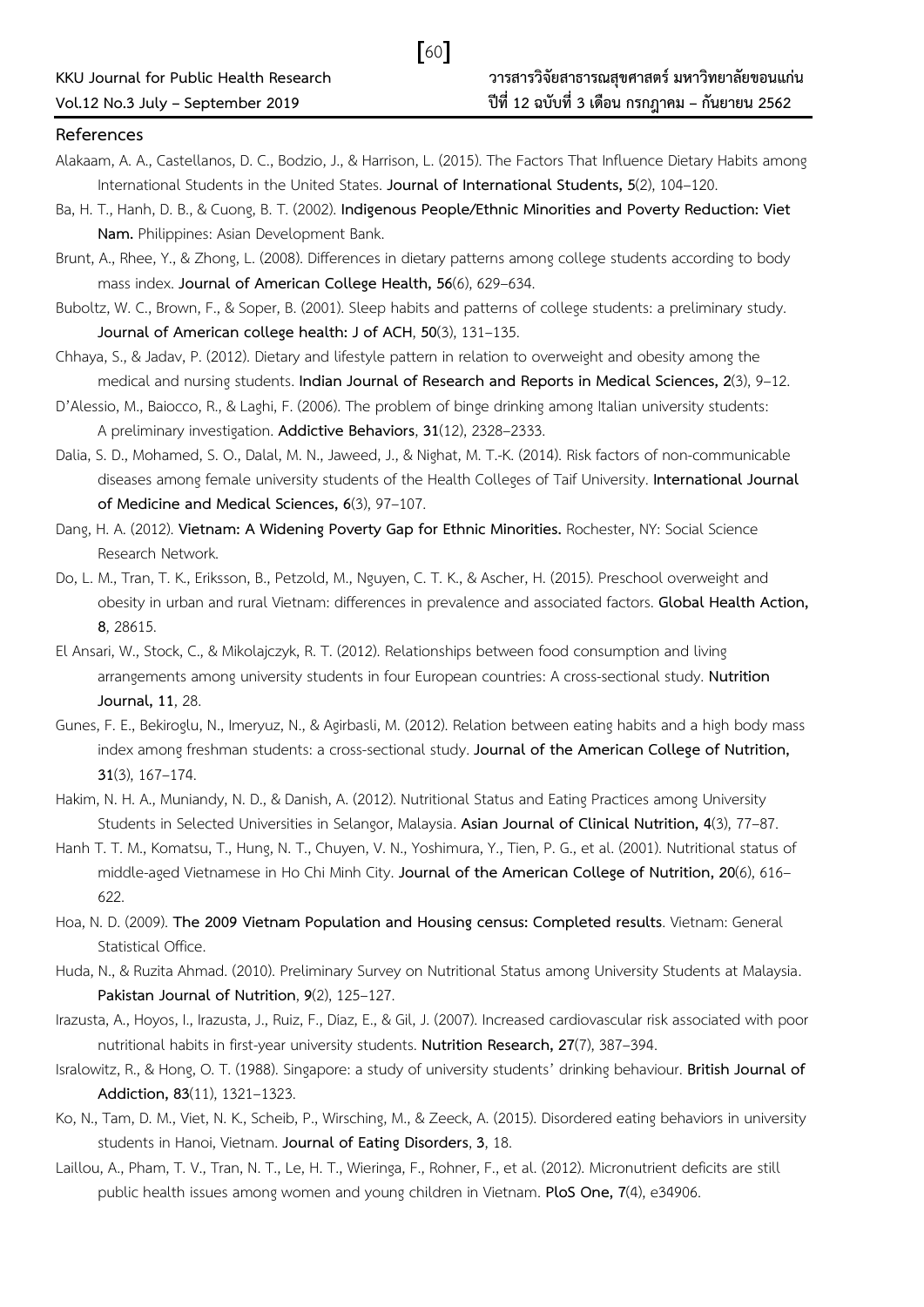- Laillou, A., Wieringa, F., Tran, T. N., Van, P. T., Le, B. M., Fortin, S., et al. (2013). Hypovitaminosis D and mild hypocalcaemia are highly prevalent among young Vietnamese children and women and related to low dietary intake. **PloS One, 8**(5), e63979.
- Laska, M. N., Pasch, K. E., Lust, K., Story, M., & Ehlinger, E. (2009). Latent class analysis of lifestyle characteristics and health risk behaviors among college youth. **Prevention Science, 10**(4), 376–386.
- Lee, C. J., Templeton, S., & Wang, C. (1996). Meal skipping patterns and nutrient intakes of rural southern elderly. **Journal of Nutrition for the Elderly, 15**(2), 1–14.
- Linh, D. T., & Liêm, N. T. (2013). **Prevalence and variation of underweight and overweight among adult population in Thai Nguyen province of Vietnam.** Paper present at Proceedings of the 27th International Union for the Scientific Study of Population, 2013, Busan, Republic of Korea.
- Ly, K. A., Ton, T. G. N., Ngo, Q. V., Vo, T. T., & Fitzpatrick, A. L. (2013). Double burden: A cross-sectional survey assessing factors associated with underweight and overweight status in Danang, Vietnam. **BMC Public Health, 13**, 35.
- Memon, A. A., Adil, S. E.-E.-R., Siddiqui, E. U., Naeem, S. S., Ali, S. A., & Mehmood, K. (2012). Eating disorders in medical students of Karachi, Pakistan-a cross-sectional study. **BMC research notes, 5**, 84.
- Ministry of Health, Vietnam. (2000). **Nutritive composition table of Vietnamese Food.** Vietnam: Medical Publishing House.
- Mokhtari, T., Jamaluddin, R., & Saad, H. A. (2015). Lifestyle and Psychological Factors Associated with Body Weight Status among University Students in Malaysia. **Pakistan Journal of Nutrition**, **14**(1), 18–28.
- National Institute of Nutrition, Ministry of Health. (2012). **Summary Report: General Nutrition Survey 2009-2010.**  Vietnam: National Institute of Nutrition & United Nations Children's Fund.
- National Institute of Nutrition, Vietnam. (2016). **Recommended dietary allowances for Vietnamese.** Vietnam: Medical Publishing House.
- Nguyen, P. H., Nguyen, H., Gonzalez-Casanova, I., Copeland, E., Strizich, G., Lowe, A., et al. (2014). Micronutrient intakes among women of reproductive age in Vietnam. **PloS One, 9**(2), e89504.
- Nguyen, P. H., Strizich, G., Lowe, A., Nguyen, H., Pham, H., Truong, T. V., et al. (2013). Food consumption patterns and associated factors among Vietnamese women of reproductive age. **Nutrition Journal, 12**, 126.
- Papadaki, A., Hondros, G., A Scott, J., & Kapsokefalou, M. (2007). Eating habits of university students living at, or away from home in Greece. **Appetite, 49**(1), 169–176.

Pasricha, S.-R., Caruana, S. R., Phuc, T. Q., Casey, G. J., Jolley, D., Kingsland, S., et al. (2008). Anemia, iron deficiency, meat consumption, and hookworm infection in women of reproductive age in northwest Vietnam. **The American Journal of Tropical Medicine and Hygiene, 78**(3), 375–381.

- Pengpid, S., & Peltzer, K. (2015). Prevalence of overweight and underweight and its associated factors among male and female university students in Thailand. **Homo, 66**(2), 176–186.
- Pham, D. B., Clough, A. R., Nguyen, H. V., Kim, G. B., & Buettner, P. G. (2010). Alcohol consumption and alcoholrelated problems among Vietnamese medical students. **Drug and Alcohol Review, 29**(2), 219–226.
- Ren, X., Chen, Y., He, L., Jin, Y., Tian, L., Lu, M., et al. (2014). Prevalence of underweight, overweight and obesity in university students from the region of Anhui (China). **Nutricion Hospitalaria**, **31**(3), 1089–1093.
- Savige, G., Macfarlane, A., Ball, K., Worsley, A., & Crawford, D. (2007). Snacking behaviours of adolescents and their association with skipping meals. **The International Journal of Behavioral Nutrition and Physical Activity, 4**, 36.
- Sinaga, H. T., Chakma, I., & Herkutanto, R. (1995). **Nutritional status with emphasis on iron status of adolescent female students in urban and rural secondary schools in Chumpae district northeast Thailand.** Khon Kaen: Khon Kaen University.
- Sun, J., Yi, H., Liu, Z., Wu, Y., Bian, J., Wu, Y., et al. (2013). Factors associated with skipping breakfast among Inner Mongolia medical students in China. **BMC Public Health, 13**, 42.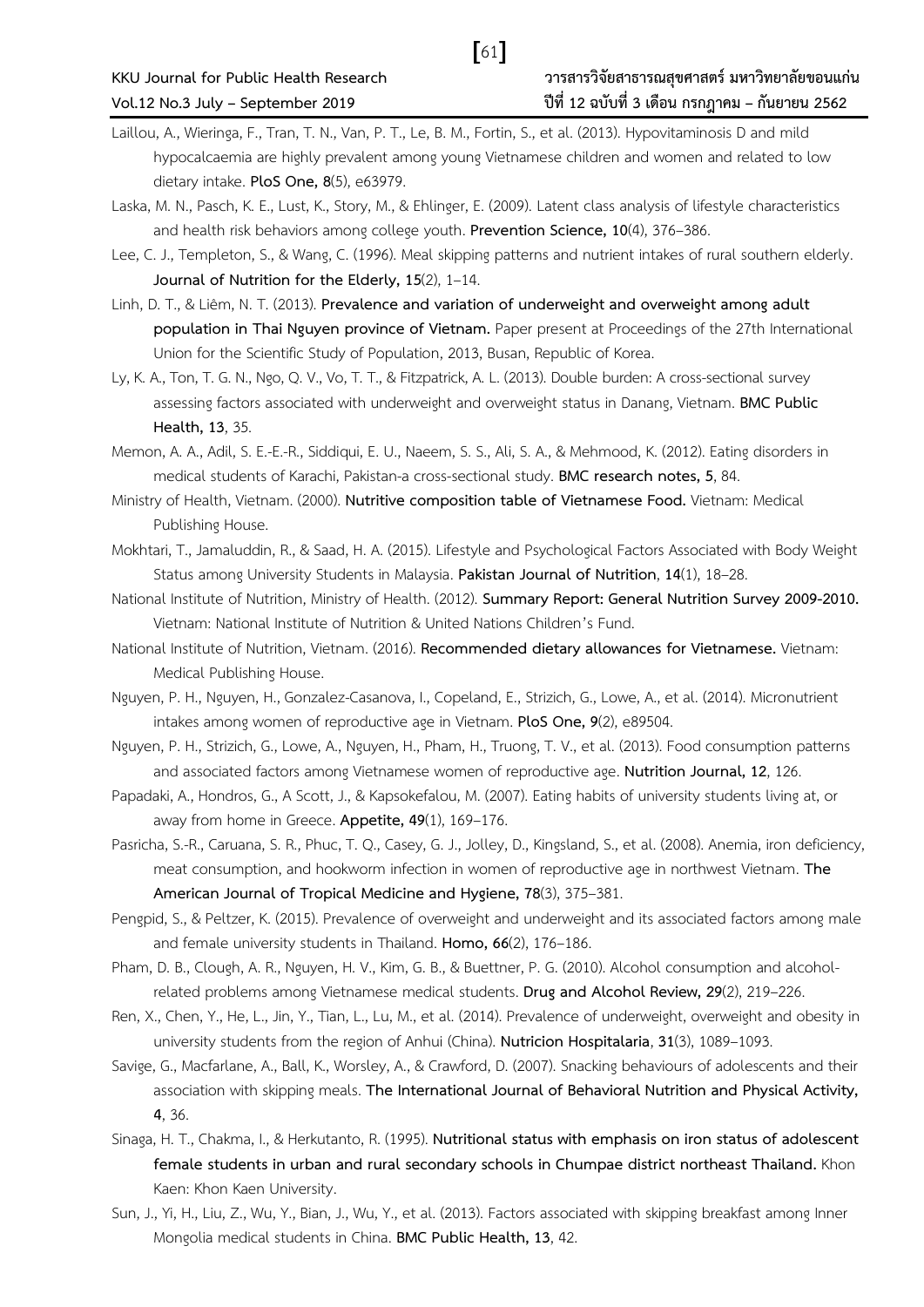Ta, thi T. M., Nguyen, thi K. H., Kawakami, M., Kawase, M., & Nguyen, van C. (2003). Micronutrient status of primary school girls in rural and urban areas of South Vietnam. **Asia Pacific Journal of Clinical Nutrition, 12**(2), 178–185.

 $\lceil 62 \rceil$ 

- Thiagarajah, K., & Torabi, M. R. (2009). Irregular Breakfast Eating and Associated Health Behaviors: A Pilot Study among College Students. **Health Educator, 41**(1), 4–10.
- Tuan, N. T., Tuong, P. D., & Popkin, B. M. (2008). Body mass index (BMI) dynamics in Vietnam. **European Journal of Clinical Nutrition, 62**(1), 78–86.
- World Health Organization [WHO]. (2000). **Obesity: preventing and managing the global epidemic.** Geneva: WHO.
- Yildiz, E. A., Demirduzen, S. D., Dogan, V. B., Duman, S. D., Turkmen, N. D., & Yildiz, A. N. (2011). Evaluation of the dietary habits, body images and BMI of Turkish University students who live in dormitory. **Pakistan Journal of Medical Sciences, 27**(1), 85–89.

| Variables                | Frequency | Percentage     |
|--------------------------|-----------|----------------|
| Age (years) <sup>a</sup> |           |                |
| $17 - 20$ years          | 60        | $17\,$         |
| $20-29$ years            | 291       | 83             |
| Gender                   |           |                |
| Male                     | 125       | 35.6           |
| Female                   | 226       | 64.4           |
| Academic year            |           |                |
| First-year               | 44        | 12.5           |
| Second-year              | 37        | 10.5           |
| Third-year               | 65        | 18.5           |
| Fourth-year              | 39        | 11.1           |
| Fifth-year               | 68        | 19.4           |
| Six-year                 | 98        | 27.9           |
| Ethnic group             |           |                |
| Tay                      | 149       | 42.5           |
| Muong                    | 64        | 18.2           |
| Nung                     | 50        | 14.3           |
| Othersb                  | 88        | 25.0           |
| Residential status       |           |                |
| At home                  | 14        | $\overline{4}$ |
| Outside the campus       | 282       | 80.3           |
| University dormitory     | 55        | 15.7           |

| Table 1 | General characteristics of study population (N=351) |  |  |
|---------|-----------------------------------------------------|--|--|
|         |                                                     |  |  |

*a:* Classified according to the Vietnamese recommended dietary allowances by age.

*b:* Other ethnic groups include San Diu, Dao, Thai, Mong, Cao Lan, Day, Giay, Han, Hoa, Lao, Pu Peo, San Chi and Tho.

| Table 2 | Eating habits among ethnic minority students |  |
|---------|----------------------------------------------|--|
|         |                                              |  |

| Variables                   | Total      | Male      | Female     | p-value |
|-----------------------------|------------|-----------|------------|---------|
|                             | n(%)       | n (%)     | n(%)       |         |
| Number of meals per weekday |            |           |            |         |
|                             | 120 (34.2) | 51 (40.8) | 69 (30.5)  | 0.052   |
| $\geq$ 3                    | 231(65.8)  | 74 (59.2) | 157 (69.5) |         |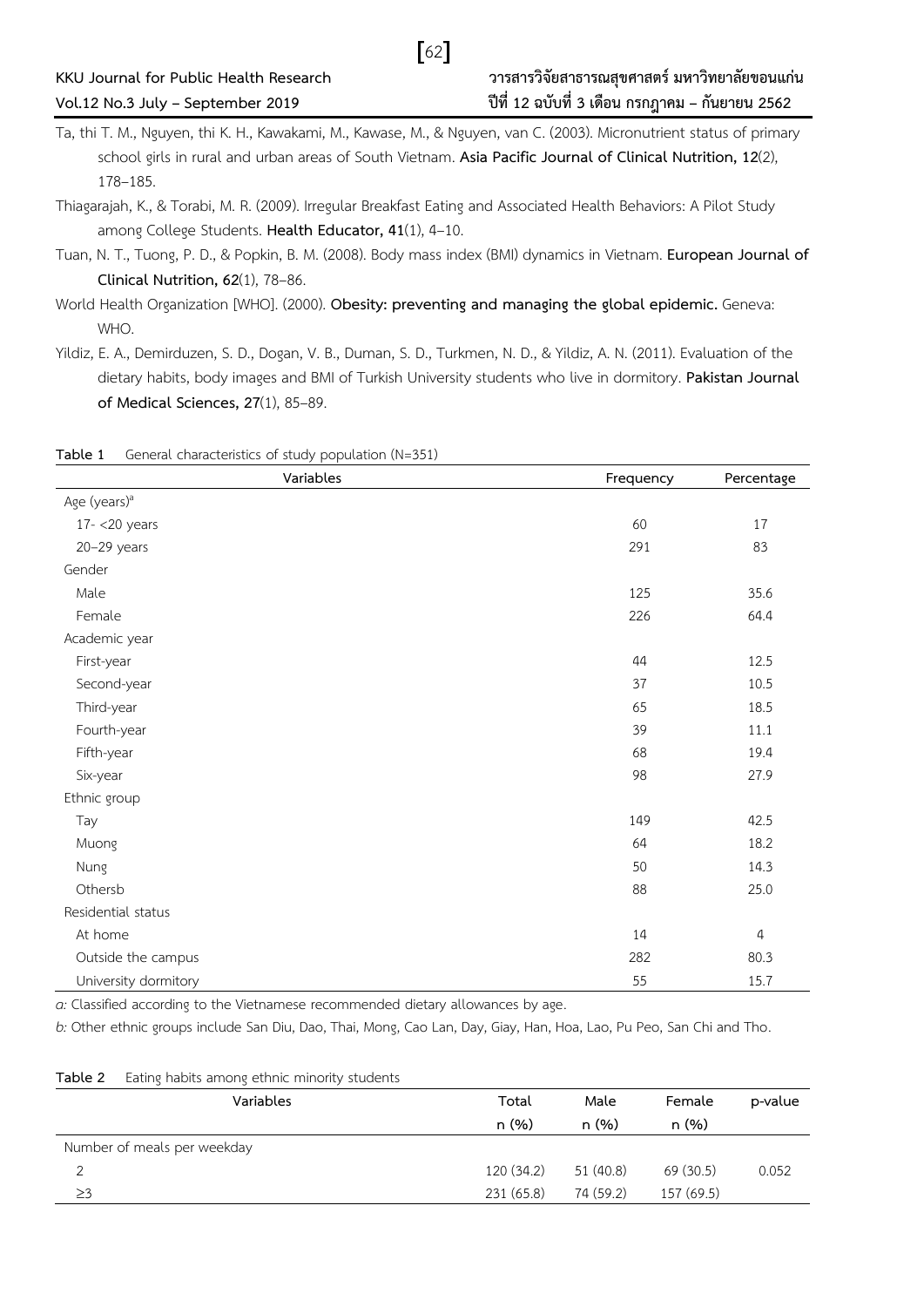

**KKU Journal for Public Health Research วารสารวิจัยสาธารณสุขศาสตร์มหาวิทยาลัยขอนแก่น Vol.12 No.3 July – September 2019 ปีที่ 12 ฉบับที่ 3 เดือน กรกฎาคม – กันยายน 2562**

**Table 2** Eating habits among ethnic minority students (cont.)

| Variables                         | Total      | Male       | Female     | p-value |
|-----------------------------------|------------|------------|------------|---------|
|                                   | n (%)      | n (%)      | n (%)      |         |
| Number of meals per weekend       |            |            |            |         |
| $1\,$                             | 5(1.4)     | 1(0.8)     | 4(1.8)     | 0.109   |
| 2                                 | 146 (41.6) | 61(48.8)   | 85 (37.6)  |         |
| $\geq$ 3                          | 200(57)    | 63(50.4)   | 137 (60.6) |         |
| The meal usually taken in weekday |            |            |            |         |
| Breakfast                         | 230 (65.5) | 72 (57.6)  | 158 (69.9) | 0.020   |
| Lunch                             | 350 (99.7) | 125 (100)  | 225 (99.6) | 0.456   |
| Dinner                            | 344 (98.0) | 123 (98.4) | 221 (97.8) | 0.694   |
| The meal usually taken in weekend |            |            |            |         |
| Breakfast                         | 180 (51.3) | 55 (44.0)  | 125(55.3)  | 0.042   |
| Lunch                             | 339 (96.6) | 124 (99.2) | 215 (95.1) | 0.045   |
| Dinner                            | 338 (96.3) | 120 (96.0) | 218 (96.5) | 0.827   |
| Drinking alcohol                  | 119 (33.9) | 77(61.6)   | 42(18.6)   | < 0.001 |
| Drinking beer                     | 129 (36.8) | 83 (66.4)  | 46 (20.4)  | < 0.001 |
| Smoking                           | 14 (4.0)   | 13(10.4)   | 1(0.4)     | < 0.001 |

### **Table 3** Nutritional status according to gender

| Variables     | Total |      | Male |      | Female |      | p-value |
|---------------|-------|------|------|------|--------|------|---------|
|               | N     | %    | n    | %    | n      | %    |         |
| Underweight   | 89    | 25.4 | 14   | 11.2 | 75     | 33.2 |         |
| Normal weight | 245   | 69.8 | 98   | 78.4 | 147    | 65   |         |
| Overweight    | 15    | 4.3  | 12   | 9.6  |        | 1.3  | < 0.001 |
| Obesity       |       | 0.5  |      | 0.8  |        | 0.5  |         |

**Table 4** Average nutrients intake and percentage of Vietnamese Recommended Dietary Allowances (RDA) among students by gender

| <b>Nutrients</b>   | Male (n=125) |                        |          |            | Female $(n=226)$       |          |  |  |
|--------------------|--------------|------------------------|----------|------------|------------------------|----------|--|--|
|                    | <b>RDA</b>   | Median (Q1-Q3)         | % of RDA | <b>RDA</b> | Median (Q1-Q3)         | % of RDA |  |  |
| Energy (kcal)      |              |                        |          |            |                        |          |  |  |
| $15-19$ years      | 2820         | 1795.9 (1596.8-2635.7) | 63.7     | 2380       | 1685.5 (1465.6-2072.6) | 70.8     |  |  |
| 20-29 years        | 2570         | 2114.2 (1642.6-2528.2) | 82.3     | 2050       | 1710.5 (1361.9-2060.7) | 83.4     |  |  |
| Protein (g)        |              |                        |          |            |                        |          |  |  |
| $15-19$ years      | 74           | 72.8 (60.7-100.9)      | 98.4     | 63         | 67.5 (54.3-92.1)       | 107.1    |  |  |
| 20-29 years        | 69           | 89.9 (68.9-107.7)      | 130.3    | 60         | 72.7 (54.1-86.8)       | 121.1    |  |  |
| Lipid $(g)$        |              |                        |          |            |                        |          |  |  |
| $15-19$ years      | 63-94        | 56.6 (34.4-81.4)       | 89.8     | 53-79      | 58.6 (45.4-81.3)       | 110.6    |  |  |
| 20-29 years        | $57 - 71$    | 65.8 (60.0-89.8)       | 115.4    | 46-57      | 52.6 (36.4-74.5)       | 114.3    |  |  |
| Carbohydrate (g)   |              |                        |          |            |                        |          |  |  |
| $15-19$ years      | 400-440      | 283.2 (230.5-362.1)    | 70.8     | 330-370    | 224.6 (201.1-294.6)    | 68.1     |  |  |
| 20-29 years        | 370-400      | 282.5 (215.2-356.4)    | 76.4     | 320-360    | 234.4 (175.6-274.9)    | 73.2     |  |  |
| Dietary fiber (mg) |              |                        |          |            |                        |          |  |  |
| $15-19$ years      | 38           | $4.9(3.3-7.3)$         | 12.9     | 26         | $5.2(4.0-8.0)$         | 20       |  |  |
| 20-29 years        | 38           | $5.9(4.2-8.0)$         | 15.5     | 25         | $6.0(4.1-9.1)$         | 24       |  |  |